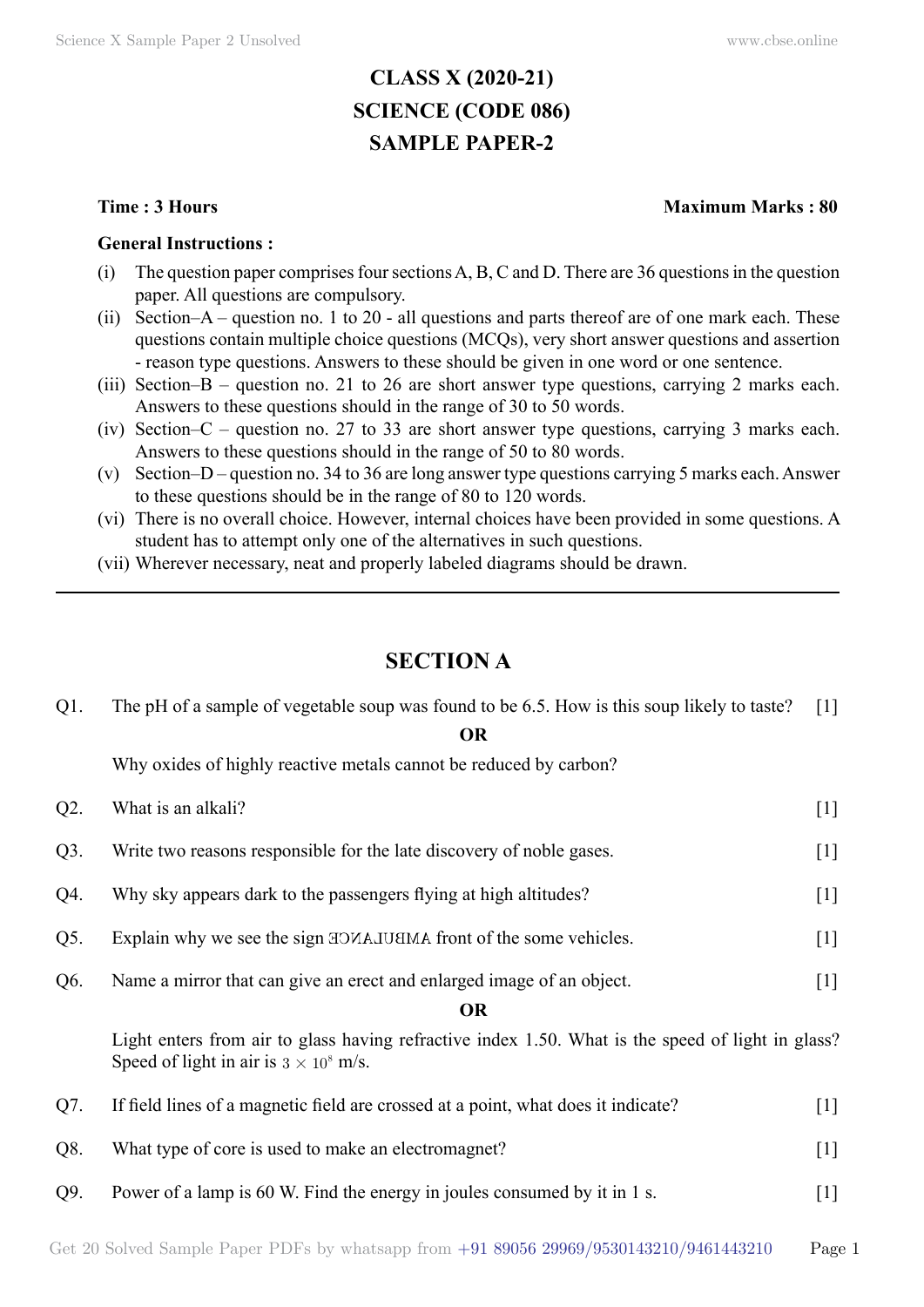**O**

|      | Why do we use copper and aluminium wire for transmission of electric current?                                                                                                                                                              |       |
|------|--------------------------------------------------------------------------------------------------------------------------------------------------------------------------------------------------------------------------------------------|-------|
| Q10. | Write the role of motor areas in brain.                                                                                                                                                                                                    | $[1]$ |
| Q11. | Why is respiration considered an exothermic process?                                                                                                                                                                                       | $[1]$ |
|      | <b>OR</b>                                                                                                                                                                                                                                  |       |
|      | What role do digestive enzymes play in the alimentary canal?                                                                                                                                                                               |       |
| Q12. | How can the chromosomes be identified?                                                                                                                                                                                                     | $[1]$ |
|      | <b>OR</b>                                                                                                                                                                                                                                  |       |
|      | A normal baby girl receives her X chromosome from whom : mother, father, both mother and<br>father or either from mother or father?                                                                                                        |       |
| Q13. | How is spinal cord protected?                                                                                                                                                                                                              | $[1]$ |
|      | For question numbers 14, 15 and 16, two statements are given-one labelled Assertion (A) and<br>the other labelled Reason (R). Select the correct answer to these questions from the codes (a),<br>$(b)$ , $(c)$ and $(d)$ as given below : |       |
|      | (a) Both A and R are true and R is correct explanation of the assertion.<br>(b) Both A and R are true but R is not the correct explanation of the assertion.<br>(c) A is true but $R$ is false.<br>(d) A is false but $R$ is true.         |       |
| Q14. | <b>Assertion :</b> Magnesium ribbon should be cleaned before burning in air.<br><b>Reason :</b> Magnesium ribbon is coated with a thin layer of dust containing moisture.                                                                  | $[1]$ |
| Q15. | <b>Assertion :</b> Food cans are coated with tin and not with zinc.                                                                                                                                                                        |       |

Q15. **Assertion :** Food cans are coated with tin and not with zinc. **Reason :** Zinc is more reactive than tin. [1]

 **O**

**Assertion :** Platinum, gold and silver are used to make jewellery. **Reason :** Platinum, gold and silver are least reactive metals.

Q16. **Assertion :** A network of food chains existing together in an ecosystem is known as food web. **Reason :** An animal like kite cannot be a part of a food web. [1]

## Q17. **Read the following and answer any four question from (17.1) to (17.5):**  $1 \times 4$

| <b>Metal</b>   | Iron<br>(II) Sulphate | Copper<br>(II) Sulphate | Zinc<br><b>Sulphate</b> | <b>Silver</b><br><b>Nitrate</b> |
|----------------|-----------------------|-------------------------|-------------------------|---------------------------------|
| $\overline{A}$ | No reaction           | Displacement            |                         |                                 |
| B              | Displacement          |                         | No reaction             |                                 |
| $\mathcal C$   | No reaction           | No reaction             | No reaction             | Displacement                    |
| D              | No reaction           | No reaction             | No reaction             | No reaction                     |

## **17.1** The most active metal is

| $(a)$ A | $(b)$ B |
|---------|---------|
| $(c)$ C | $(d)$ D |

## **17.2** The least reactive metal is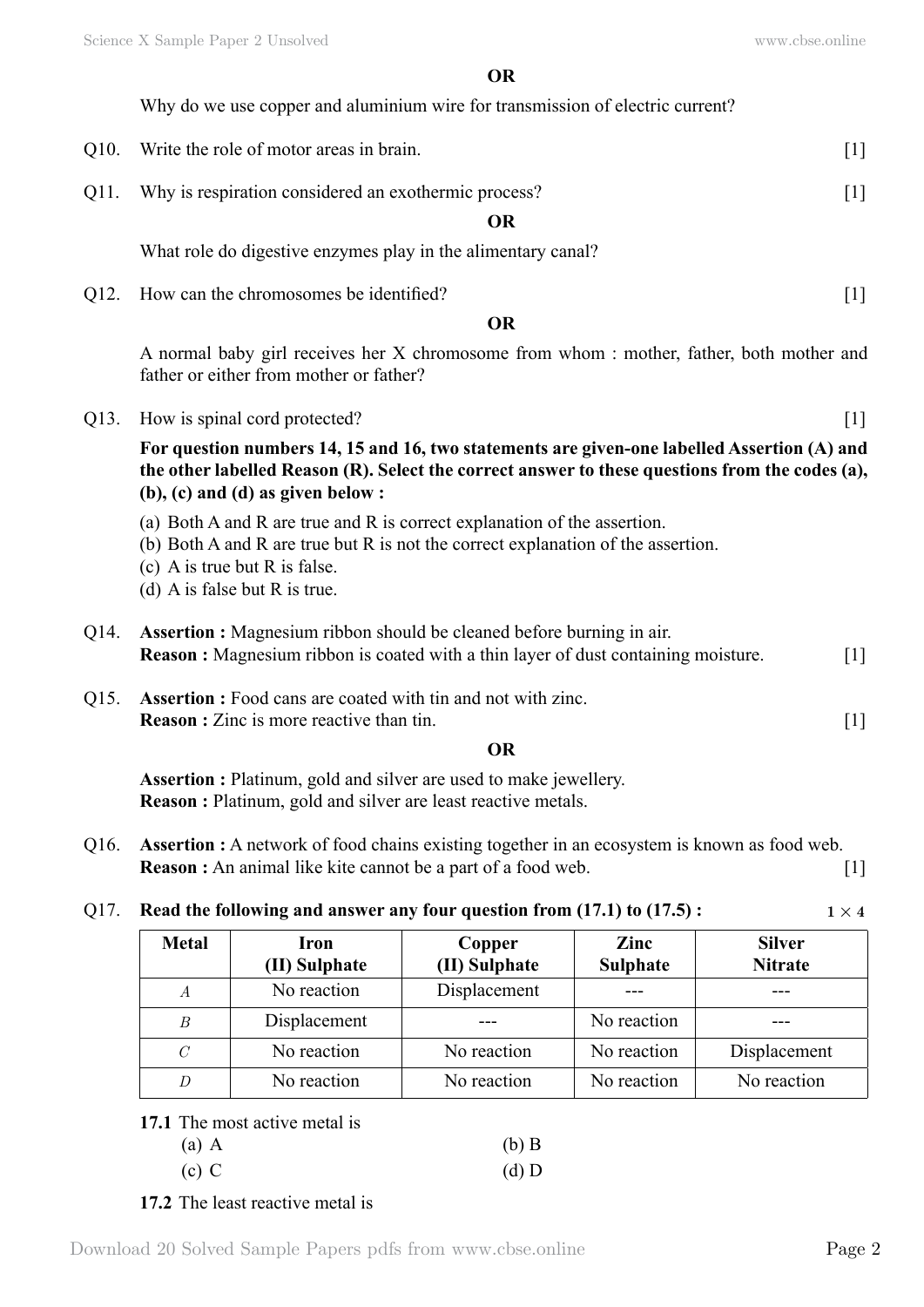| $(a)$ A | $(b)$ B |
|---------|---------|
| $(c)$ C | $(d)$ D |

- **17.3** The increasing order of reactivity of metal A, B, C and D is
	- (a)  $A < B < C < D$  (b)  $D < C < B < A$ (c)  $D \leq A \leq C \leq B$  (d)  $D \leq C \leq A \leq B$
- **17.4** Container of which metal can be used to store both zinc sulphate solution and silver nitrate solution?
	- (a) A (b) C
	- (c) B (d) D

**17.5** The metal which shows the displacement with iron (II) zulphate.

| $(a)$ A | $(b)$ C |
|---------|---------|
|         |         |

- (c) D (d) B
- Q18. **Read the following and answer any four question from (18.1) to (18.5):**  $1 \times 4$ The ovary is a ductless reproductive gland in which the female reproductive cells are produced. Females have a pair of ovaries, held by a membrane beside the uterus on each side of the lower abdomen. The ovary is needed in reproduction since it is responsible for producing the female reproductive cells, or ova.

The ovary is a ductless reproductive gland in which the female reproductive cells are produced. Females have a pair of ovaries, held by a membrane beside the uterus on each side of the lower abdomen. The ovary is needed in reproduction since it is responsible for producing the female reproductive cells, or ova.

During ovulation, a follicle (a small cavity in the ovary) expels an egg under the stimulation of gonadotropic hormones released by the pituitary gland, the luteinizing hormone and the folliclestimulating hormone. The rest of the follicle, or the corpus luteum, secretes the sex hormones estrogen and progesterone, which regulate menstruation and control the development of the sex organs. The sex hormones and the gonadotropic hormones interact with each other to control the menstrual cycle



- **18.1** Which of the following statements is correct regarding the labelled structures?
	- (a) Before puberty, only structure T undergoes meiosis.
	- (b) The hormone produced by structure R stimulates the pituitary gland to secrete luteinsing hormone.
	- (c) The hormone produced by structure S is responsible for the development of female secondary sexual characters.
	- (d) The hormone produced by P and Q stimulates the proliferation of the endometrial lining of the uterine wall.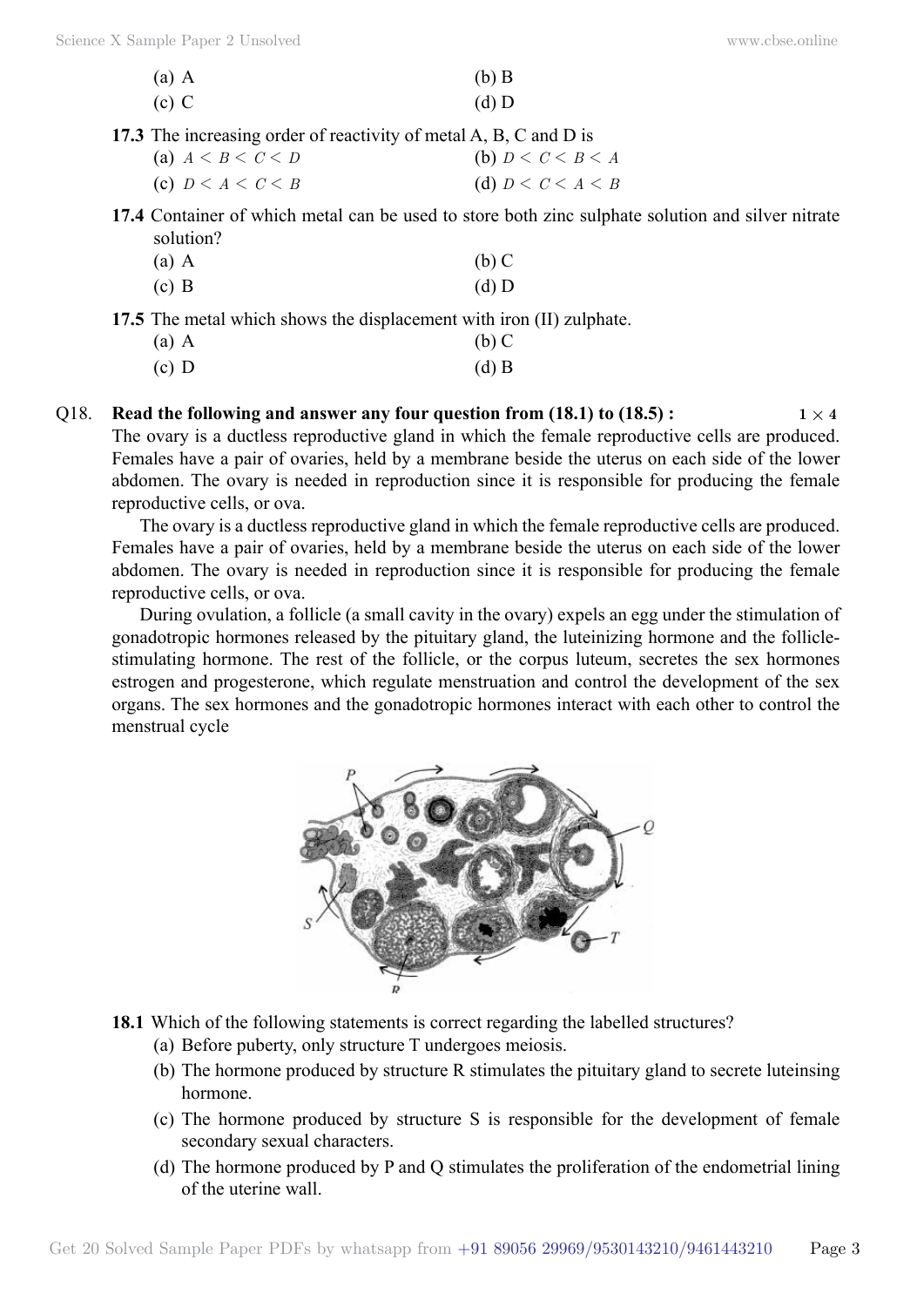- **18.2** The formation of T begins in female (a) at birth (b) before birth
	-
- **18.3** The term used for release of T is?
	-
	- (c) Fragmentation (d) Fission
- **18.4** Which the hormone secreted by R is?
	-
	- (c) Thysoxine (d) Cortisol
- **18.5** The name of part R is
	-
	- (c) Corpus luteum (d) Medulla
- 
- (c) after puberty (d) none of these
- (a) Ovulation (b) Proliferation
	-
- (a) Progesterone (b) Trilodothyronine
	-
- (a) Ovum (b) Oviduct
	-

# Q19. **Read the following and answer any four question from (19.1) to (19.5):**  $1 \times 4$ Convex mirror is used as a rear view mirror in vehicles. Since the image of the object formed is

small in size, the field of view is increased. Convex mirror is also used in street lights to diverge light over a large area.



- **19.1** The nature of image in driver's mirror is-
	- (a) Erect and diminished (b) Virtual and undiminished
	- (c) Erect and magnified (d) Virtual and magnified
- **19.2** A person standing in front of a mirror finds his image thinner but with normal height. This implies that the mirror is
	- (a) convex and cylindrical with axis vertical
	- (b) convex and cylindrical with axis horizontal
	- (c) convex and spherical
	- (d) concave and spherical
- **19.3** A convex mirror is used to form the image of an object. Then which of the following statement is wrong.
	- (a) The image lies between the pole and the focus.
	- (b) The image is diminished in size.
	- (c) The image is erect.
	- (d) The image is real.
- **19.4** The field of view of convex mirror is .......... as compared to plane mirror.
	- (a) large (b) small
	- (c) equal (d) none of these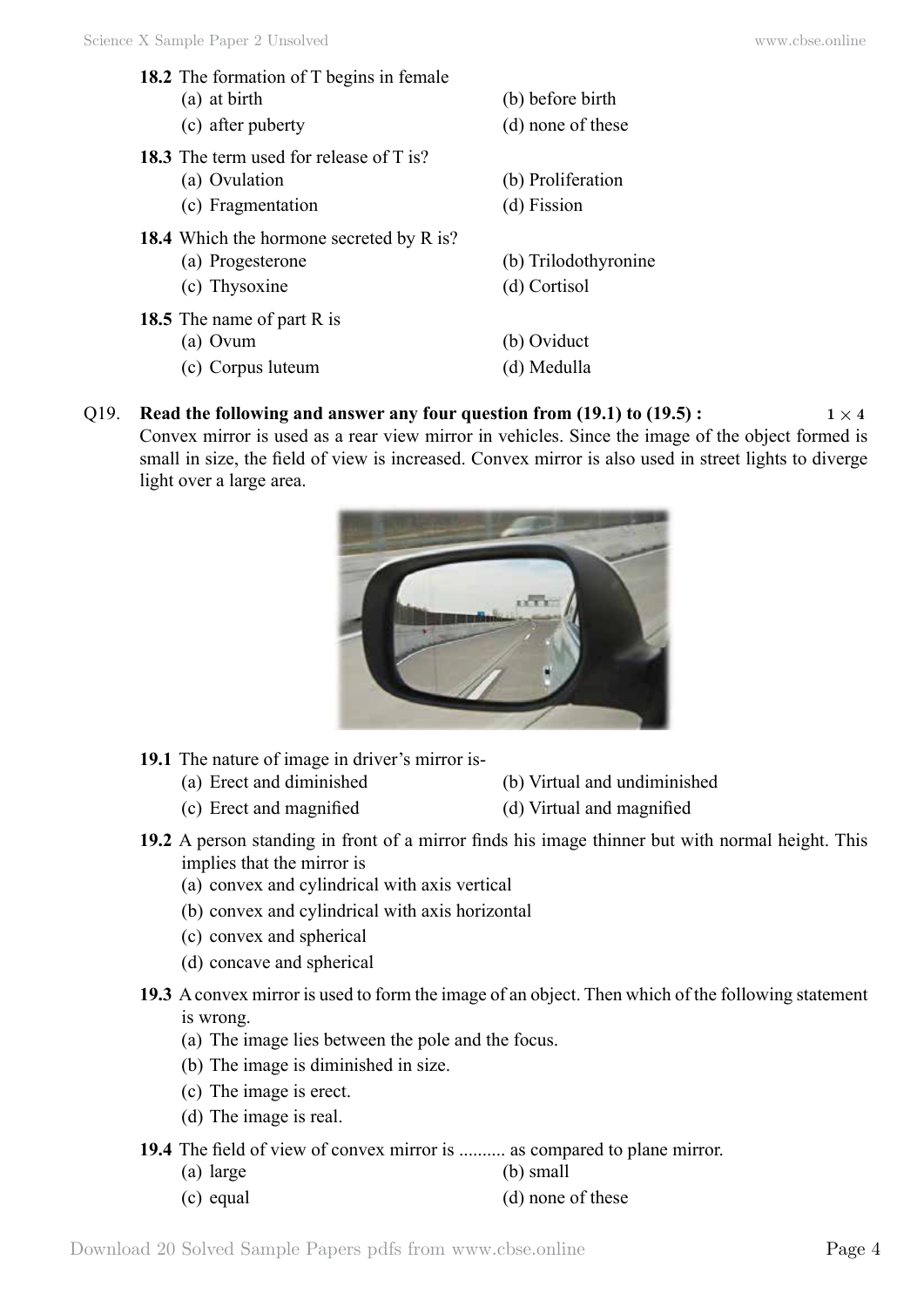**19.5**  $f = \frac{R}{2}$  is valid

- (a) for convex mirrors but not for concave mirrors
- (b) for concave mirrors but not for convex mirrors
- (c) for both convex and concave mirrors
- (d) neither for convex mirrors not for concave mirrors.

## Q20. **The following table given below shows the resistivity of three materials X, Y and Z. Analyse the table and answer the following questions :**  $1 \times 4$

| Samples     |                    |                       |                      |
|-------------|--------------------|-----------------------|----------------------|
| Resistivity | $1.3\times10^{-9}$ | $11.1 \times 10^{-6}$ | $18 \times 10^{-17}$ |

**20.1** The increasing order of conductivity of samples is

| (a) $Y < X < Z$                                | (b) $X \leq Y \leq Z$ |
|------------------------------------------------|-----------------------|
| (c) $Z \leq X \leq Y$                          | (d) $Z \leq Y \leq X$ |
| 20.2 The best conductor is                     |                       |
| (a) X                                          | (b)Y                  |
| (c) Z                                          | $(d)$ X and Y         |
| <b>20.3</b> Which are these is best insulator? |                       |
| (a) X                                          | (b) Y                 |

(c)  $Z$  (d) None of these

**20.4** Electrical resistivity of a given metallic wire depends upon :

- (a) Its length (b) Its thickness
- (c) Its shape (d) Nature of the material

**20.5** In the following material, which has the low resistivity-

- (a) Copper (b) Iron
- (c) Mercury (d) None & these

# **Section B**

Q21. What is the importance of DNA copying in reproduction? Why is variation beneficial to the species but not necessary for the individual? Explain. [2]

 **O**

- a. "Recent fossils are found closer to the earth's surface". Comment on the statement stating reason.
- b. List two factors which could lead to the rise of new species.
- Q22. Differentiate between auricles and ventricles. [2]
- Q23. A compound Z is formed by transfer of electrons from the metal X to a non-metal Y, Identify the type of bond formed in the compound. List three properties of compound formed by such type of  $b$ onds.  $[2]$

 **O**

Give reason for the following:

- a. School bells are made up of metals.
- b. Electrical wires are made up of copper.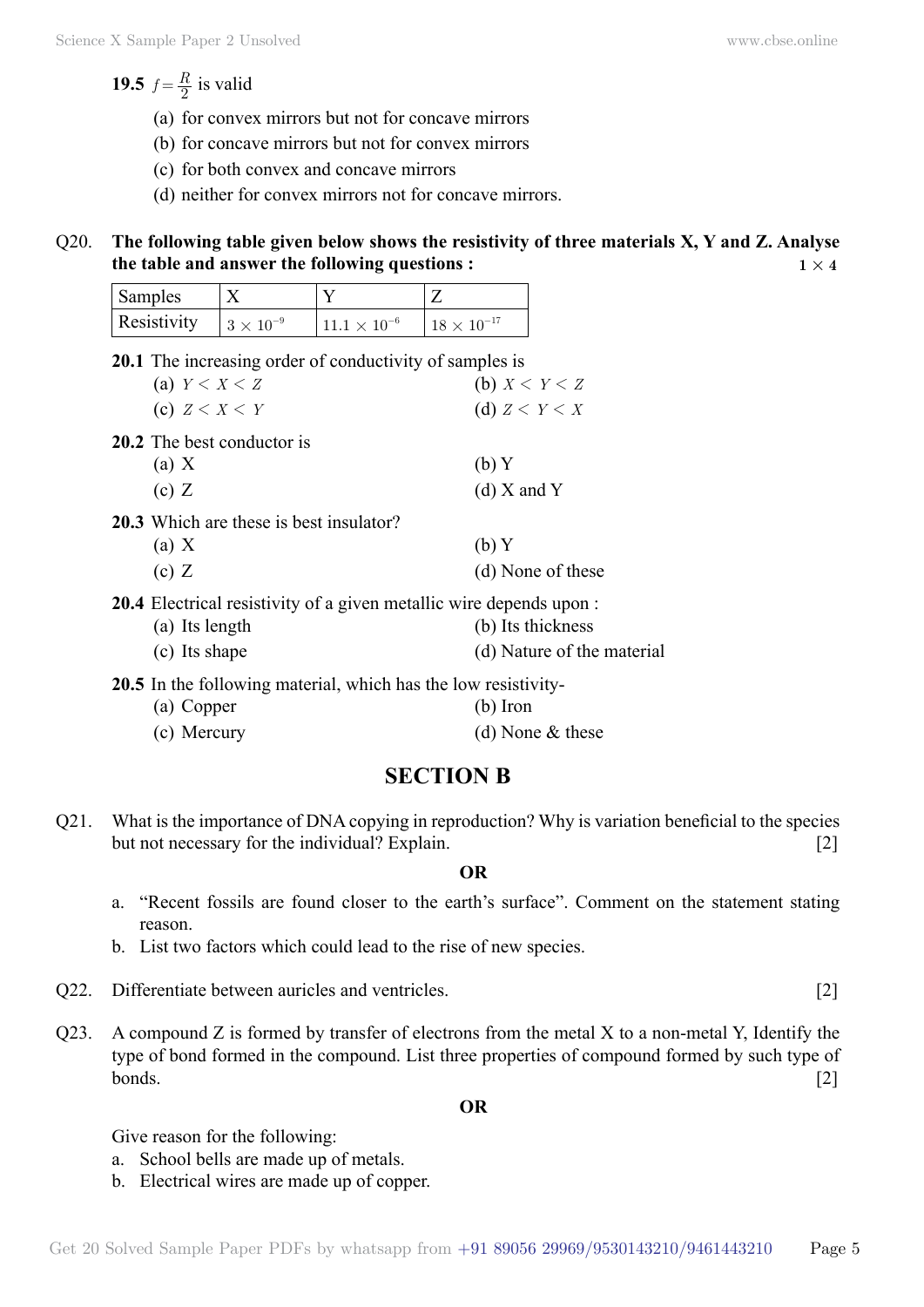Q24. In the following table, seven elements  $A, B, C, D, E, F$  and  $G$  (here letters are not the usual symbols of the elements) of the Modern Periodic Table with atomic numbers 3 to 18 are given: [2]

|    |                        |    | 6  |    | 8  | 9                | 10 |
|----|------------------------|----|----|----|----|------------------|----|
| А  |                        |    |    |    | E  |                  | G  |
| 11 | 12                     | 13 | 14 | 15 | 16 | 17               | 18 |
| B  | $\mathcal{C}^{\prime}$ |    | D  |    |    | $\boldsymbol{F}$ |    |

i. Which of these is (a) a noble gas, (b) a halogen?

- ii. If *B* combines with *F* , what would be the formula of the compound formed?
- Q25. Figure shows a ray of light meeting the glass of the window of a car at angle of incidence of  $30^\circ$ .



- i. Assuming that the refractive index of glass is 1.5, find the angle of refraction for this ray in the glass. (Given :  $\sin(19.5^\circ) = 1/3$ )
- ii. Complete the diagram by sketching the path of the ray through the glass and out on the other side. [2]
- Q26. A bulb is rated at 5.0 V, 100 mA. Calculate its (a) power and (b) resistance. [2]

# **Section C**

Q27. How does control and coordination take place in plants? [3]

 **O**

Explain the process of break down of glucose in a cell (i) in the presence of oxygen (ii) in the absence of oxygen.

- ii. How may it be obtained from baking soda? iii. Name an industrial use of washing soda other than washing clothes. [3] Q29. What are plant hormones? Give its examples. [3] Q30. Name the hormones secreted by the following endocrine glands and specify one function of each: (a) Thyroid (b) Pituitary  $(c)$  Pancreas [3]
- Q31. Write an equation each for decomposition reactions, where energy is supplied in the form of heat, light or electricity. [3]
- Q32. Out of the elements  $H(1)$ ,  $Be(4)$ ,  $Na(11)$  and  $Mg(12)$ .

Q28. i. Write the chemical formula for washing soda.

- i. Write the pair of elements having similar chemical properties.
- ii. State the group number of each pair,
- iii. Name one another element belonging to each of these groups. [3]